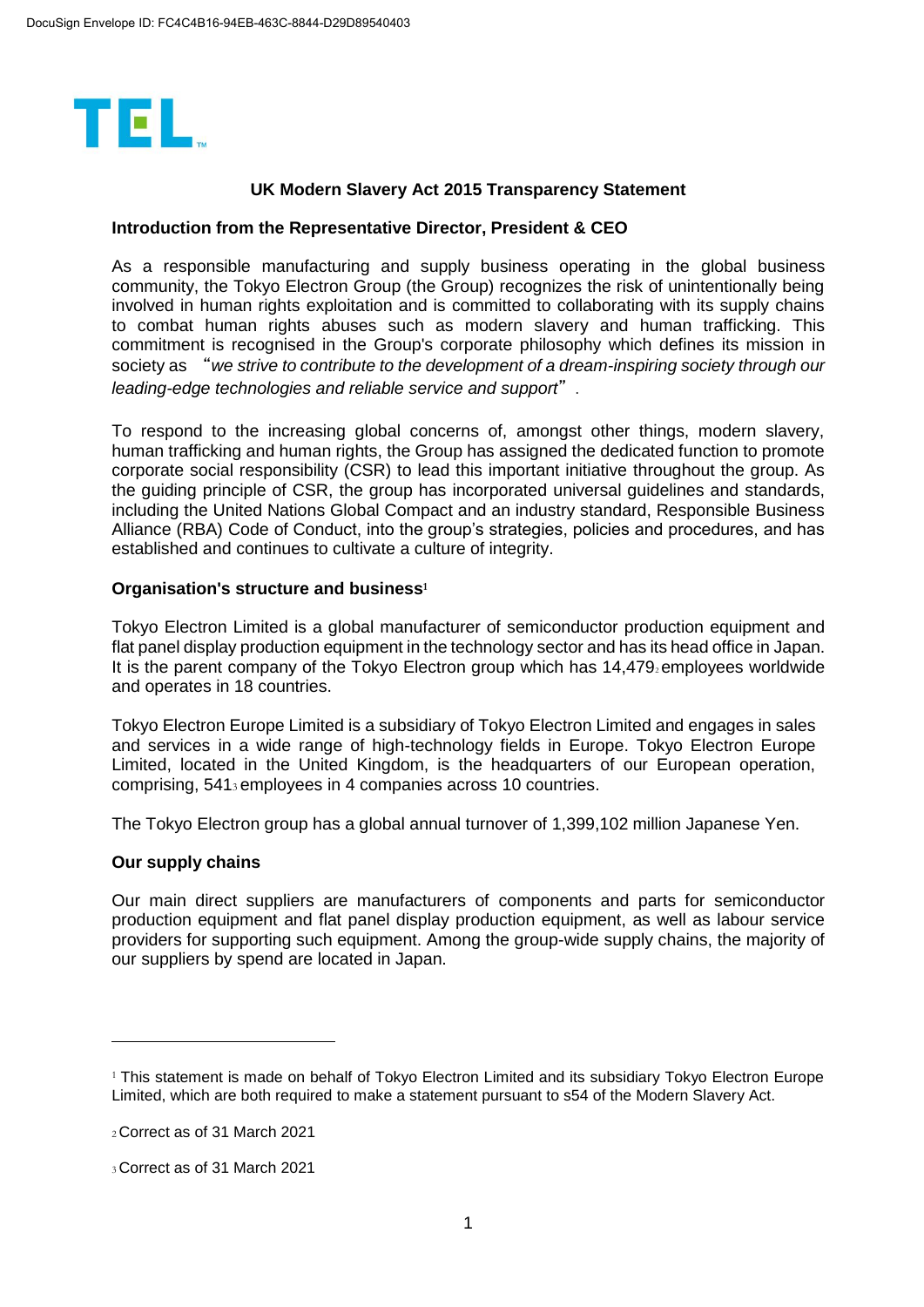

The group is committed to partner with its people and supply chains to create an environment where workers' human rights are fully respected in each location in which it operates.

### **Our policies on anti-modern slavery and human trafficking**

Tokyo Electron group issued a Human Rights Policy in September 2017 <https://www.tel.com/csr/cms-file/HumanRightsPolicy.pdf> as we recognize the importance of human rights and the responsibility of businesses to respect human rights. We have firmly upheld human rights since our founding as reflected in the spirit of "the Corporate Philosophy" and "the Management Policies" of the Tokyo Electron group. Key human rights issues are also addressed in the group's Code of Ethics and Procurement Policy, which covers the group's entire operations and direct supply chains.

We incorporate the concept of respect into every aspect of our business activities, and strive for the creation of a corporate culture that enables each person to realize his or her full potential and freely enjoy their livelihoods. We also give the highest consideration to the health and safety of every person and respect his or her dignity.

For us, respecting human rights means a significant undertaking not only to fulfil our responsibility for eliminating modern slavery and other adverse impacts on people through business activities, but also those who support our business activities, and contribute to the realization of a sustainable dream-inspiring society.

In recent years there has been an emerging concern in the electronics industry for better treatment of workers in supply chains, we therefore publicly announced our membership of the RBA in June 2015 and our commitment that the Tokyo Electron group would conform to the RBA Code of Conduct. In line with this we are committed to pursue socially responsible practices in line with global standards and to ensure that there is no modern slavery or human trafficking in our supply chains or in any part of our business with a continuous improvement approach.

# **Due diligence processes for slavery and human trafficking**

We have zero tolerance to slavery and human trafficking. As part of our initiative to identify and mitigate slavery and human trafficking risk the Group has worked to establish a robust due diligence system throughout the organization.

Key steps we have taken as of the fiscal year ending 31 March 2021 are as follows:

- We continue to assess our conformity with the RBA Code of Conduct. This is conducted by way of a CSR assessment in the areas of labour and employment practices, health and safety, ethics, the protection of the environment, and management systems. This has been extended to cover human resources and logistics suppliers in addition to our materials suppliers.
- We investigated our suppliers to mitigate risks associated with forced labour and debt labour in our supply chain. Our suppliers worked with us to take the corrective actions that we had identified. With the understanding and cooperation of our suppliers, we continue to combat modern slavery in our supply chain.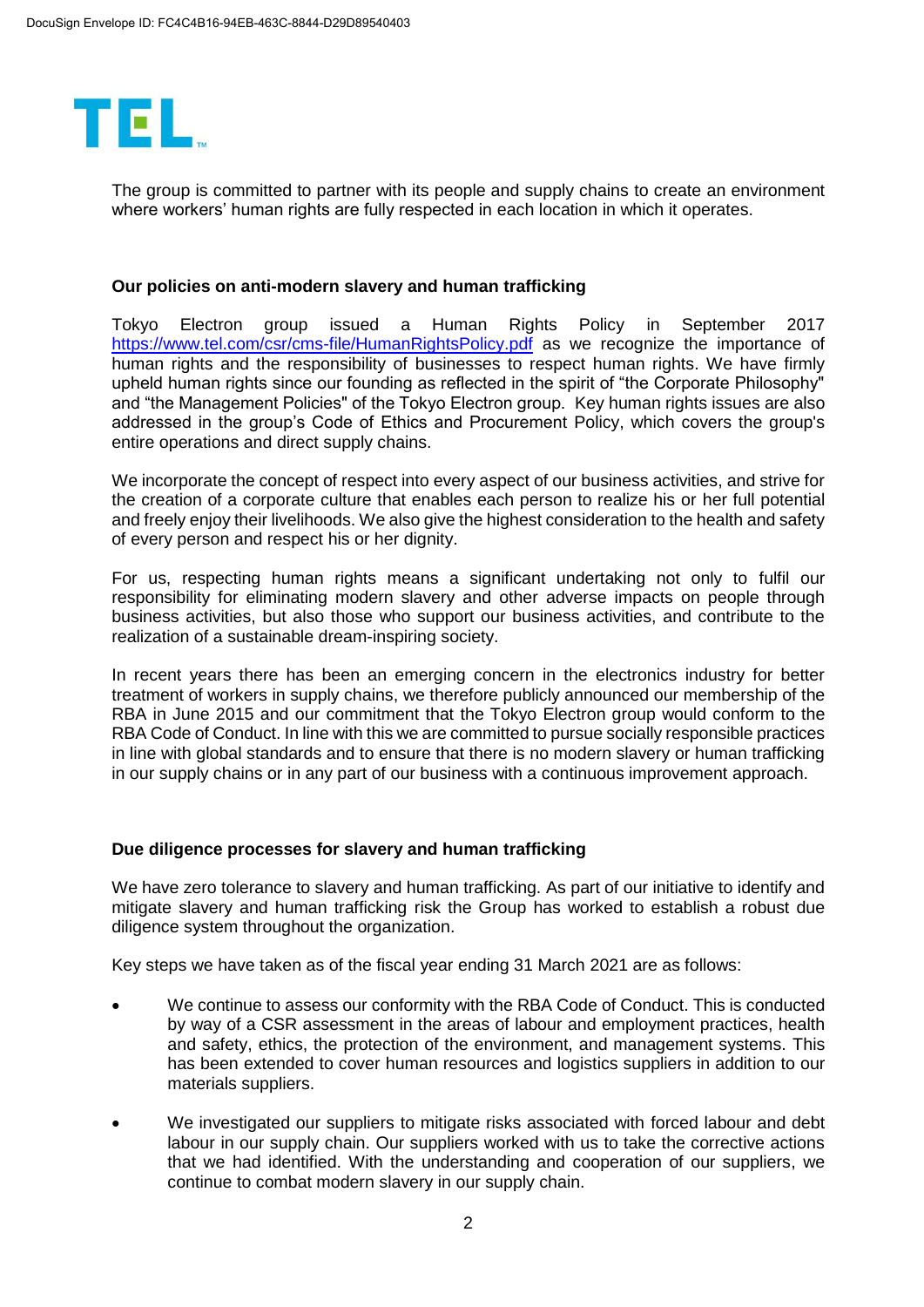

- We distributed our Code of Ethics in 5 languages to all executives and employees, that has a statement to secure human rights and commit to ensuring human rights and not discriminating or supporting forced labour, debt labour, child labour, or any other form of modern day slavery. We conducted basic annual training on Code of Ethics and began collecting the acknowledgement from executives and employees with the target of 100% obtainment.
- We enhanced the internal reporting system, "TEL Group Ethics & Compliance Hotline" as a global common point of contact that uses a third-party system and ensured a greater level of confidentiality and anonymity. This hotline can be accessed via phone or a dedicated website 24 hours a day, 365 days a year, and accommodates all languages used by employees. Also, we provide an internal point of contact that can be accessed by employees and suppliers, as well as an external point of contact at a law firm that can be contacted directly. We responded to all reports we received through these systems, conducted investigations in accordance with internal rules to implement corrective measures as well as preventive measures.
- We proactively continued activities of our human rights project team with representatives from our compliance, human resources, procurement, logistics and CSR departments as well as 3rd parties human rights professional. The team has focused on conducting the CSR assessment, evaluation and analysis of assessment results. The team has now established the process to promote and support corrective actions by our suppliers and requested them for their cooperation for corrective actions to mitigate the risk in our supply chain.

# **Training**

To ensure a high level of understanding of the risks of modern slavery and human trafficking in our supply chains and our business, we provide human rights training to all our employees.

#### **Our effectiveness in combating slavery and human trafficking**

Our group's major sites are currently rated as low risk and we will continue to measure how effective we have been in ensuring that slavery and human trafficking is not taking place in any part of our business or supply chains:

# **Further steps**

Following a review of the effectiveness of the steps we have taken this year to ensure that there is no slavery or human trafficking in our supply chains we intend to take the following further steps to combat slavery and human trafficking:

 Strengthen the structure and activities of human rights projects to deepen our due diligence process.